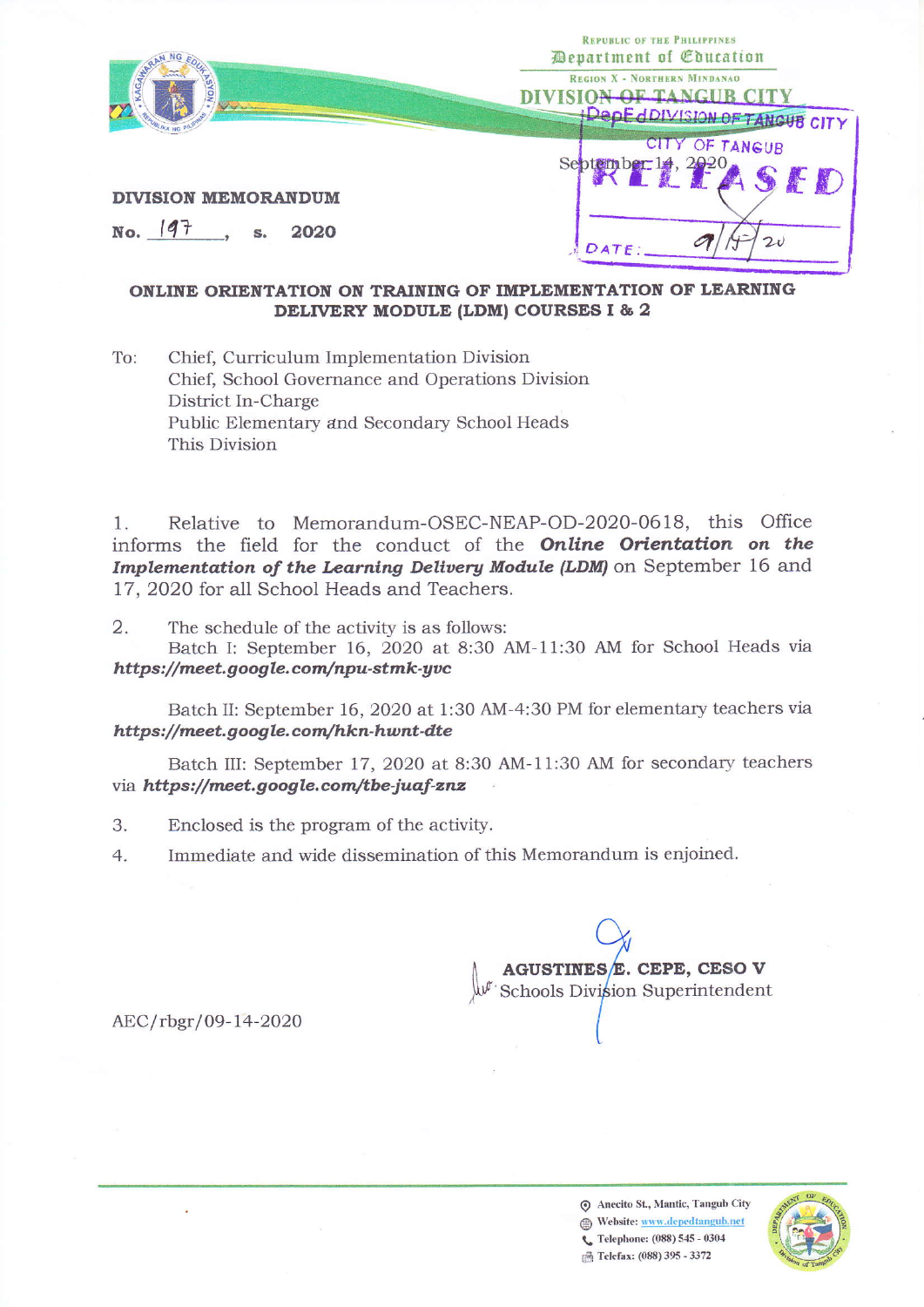Enclosure No. 1 to Division Memorandum No. \_\_\_\_\_\_, s. 2020

# **Learning Delivery Modalities Course 1** for School Heads

Date: September 16, 2020 Time: 8:30 - 11:30 A.M.

### PROGRAM

- $\mathsf{L}$ Pambansang Awit
- $II.$ Prayer

Words of Welcome  $III.$ 

-Carmelita A. Jubay CID Chief

-Multimedia

- IV. Acknowledgement of Participants -Rene Boy G. Roxas SEPS, HRD
- V. Message

VII.

-Agustines E. Cepe, CESO V Schools Division Superintendent

VI. Lesson 1: -Sherly C. Alivio **Course Overview** 

**LDM Course Modules** 

DIC, Southwest District -Puriza L. Legaspi

EPS-1, Mathematics Lesson 2:

Learning Action Cell (LAC) Profiles

-Romel E. Huertas EPS-1, EsP Words of Thanks -Puriza L. Legaspi VIII. EPS-1, Mathematics